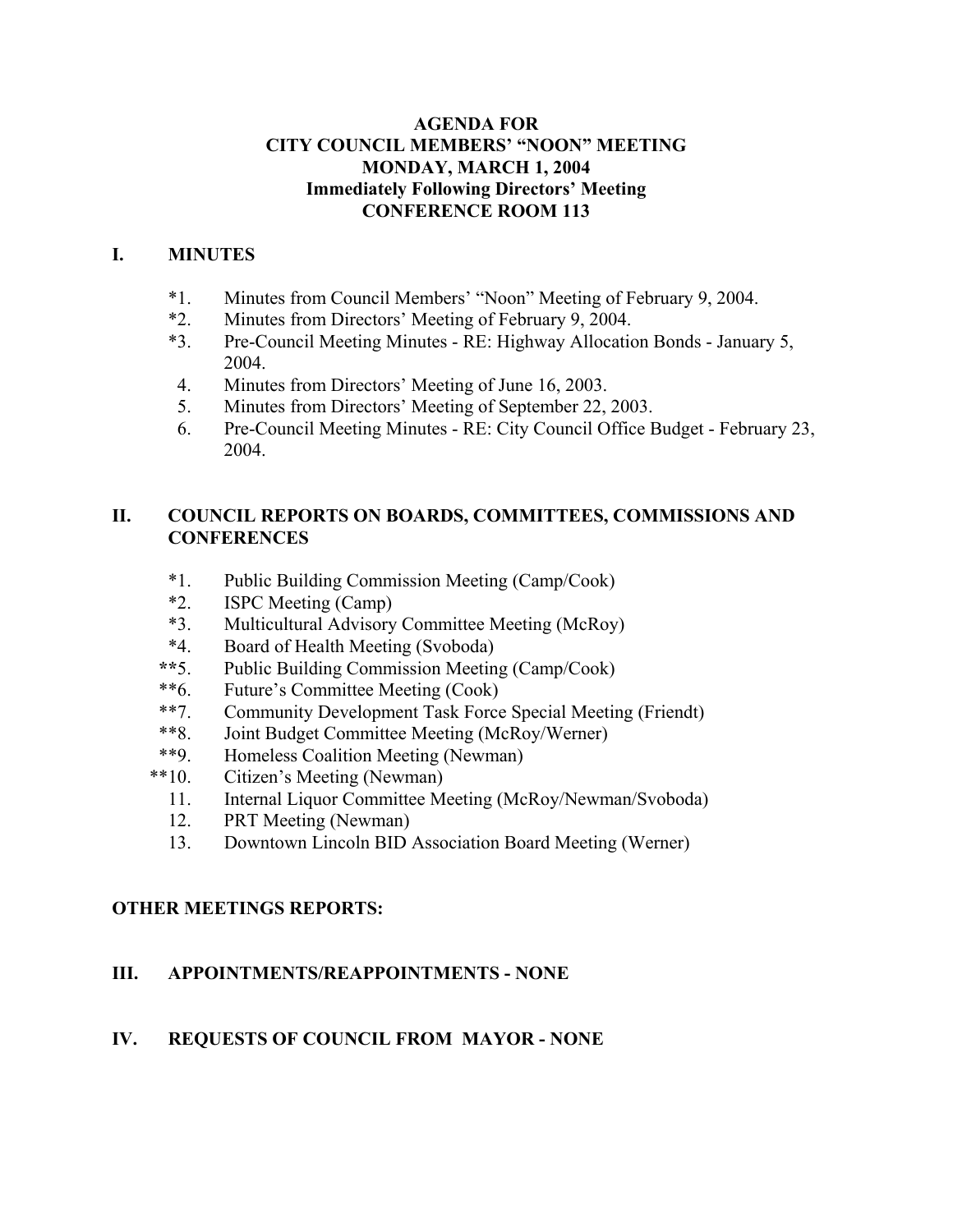## **V. MEETINGS/INVITATIONS**

- 1. The Lincoln Chamber of Commerce invites you to attend the following Ribbon Cuttings: - Please RSVP to Jaime Henning at 436-2354 or E-Mail:
	- A.) Comfort Keepers, 145 South  $56<sup>th</sup>$  Street, Suite A on Tuesday, March 16, 2004 at 10:00 a.m.
	- B.) Guardian Angels Homecare, 3200 "O" Street, Suite 6 on Wednesday, March 17, 2004 at 10:00 a.m.
	- C.) Culver's of Lincoln,  $70<sup>th</sup>$  & Pioneers on Monday, March 15, 2004 at 10:30 a.m.
	- D.) New Horizons Computer Learning Center, 620 N. 48<sup>th</sup> Street, Suite 203 on Thursday, March 18, 2004 at 4:00 p.m.
- 2. You and a guest are cordially invited to attend.... 1<sup>st</sup> Choice Credit Union 2004 Annual Membership Meeting - on Saturday, March 27, 2004 - Social Hour at 5:30 p.m. – Dinner at 6:30 p.m. - Pershing Center, 226 Centennial Mall South - RSVP by March  $19<sup>th</sup>$  to 475-7059. – (See Invitation)
- 3. 2004 Federal Issues Fly-In Trip from May  $1<sup>st</sup>$  through May 5th In Washington -RSVP by March  $15<sup>th</sup>$  - (See Brochure for more details)
- 4. Nebraska State Historical Society's Museum of Nebraska History,  $15<sup>th</sup>$  & "P" Streets - Please join me for a private reception and viewing of the Don Forke Map Collection Exhibit with special guest Don Cresswell, national map expert and contributor to the Antiques Roadshow on Friday, March 19, 2004 from 5:00 p.m. to 7:00 p.m. at Museum of Nebraska History - Marilyn Forke, Trustee, Nebraska State Historical Society Foundation - RSVP by March  $12<sup>th</sup>$  to Therese at 435-3535. - (See Invitation)
- 5. Open House Multi-Modal Transportation Study on Monday, March 8, 2004 from 4:30 p.m. to  $6:00$  p.m. at UNL Van Brunt Visitor Center, 313 N. 13<sup>th</sup> Street -(See Invitation)
- 6. You're Invited to an Olsson Associates Pre-St. Patrick's Day Party to Toast the City of Lincoln on Tuesday, March 16, 2004 at the Starlite Lounge from 4:30 p.m. to  $6:30$  p.m. (247 N.  $8<sup>th</sup>$  Street, Suite 101 in the Haymarket below Buzzard Billys) - Appetizers and Drinks will be provided - RSVP to Sarah Wood at 458- 5961 or by E-Mail - (See Invitation)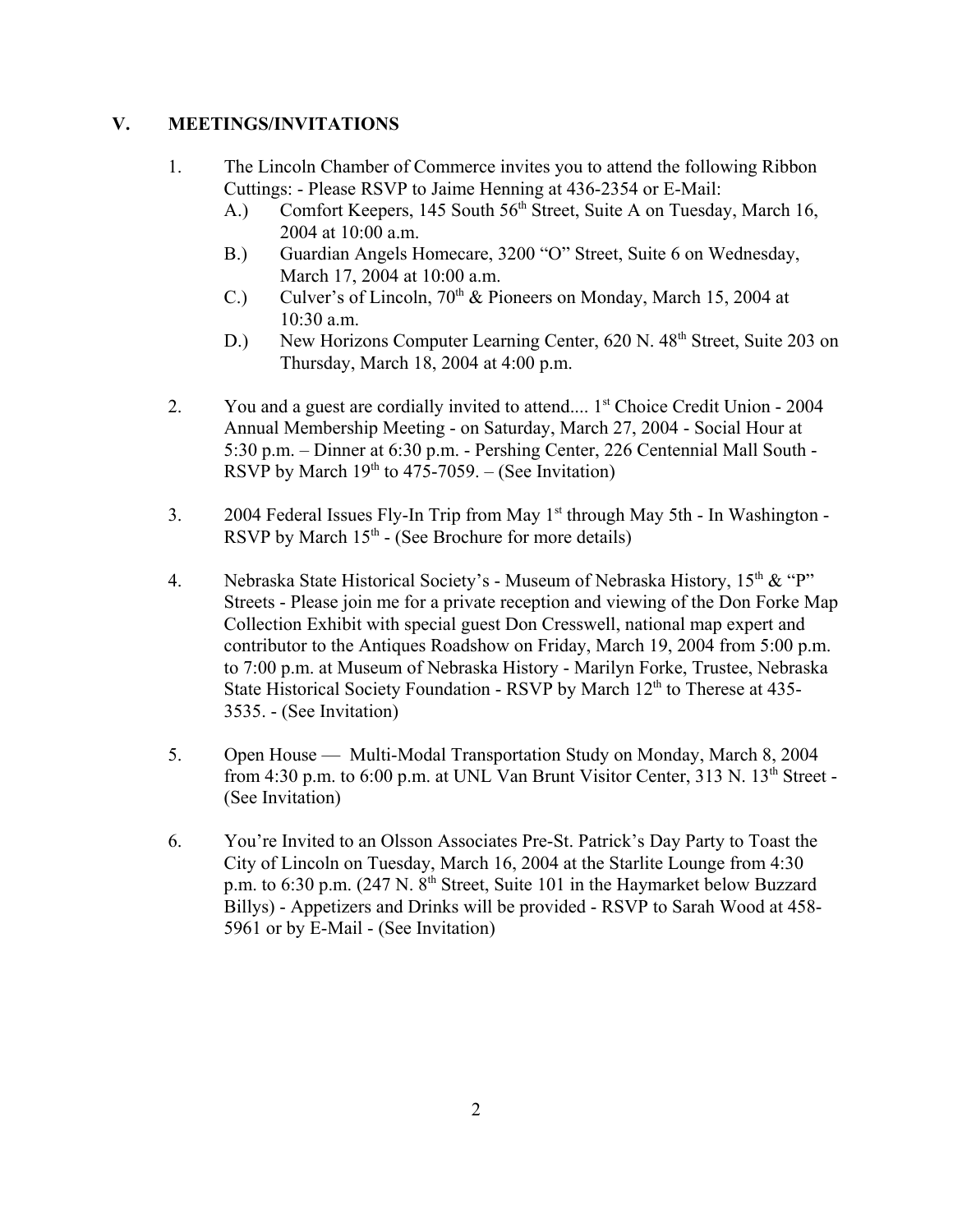7. The Lincoln Chamber of Commerce - Join us in welcoming the new Husker Football Coaching Staff! - Husker Football Coaches Welcome Reception - Join us for a special reception on Wednesday, March 3, 2004 as we welcome Bill Callahan and the rest of the new Husker football coaches to Lincoln - from 4:00 p.m. to 5:30 p.m. at the Stadium View Lounge inside Memorial Stadium (use Skybox entrance on the west side) on the University of Nebraska-Lincoln campus - (There is no cost to attend this reception!) - RSVP to Jaime Henning at 436- 2354 or E-Mail by March  $1<sup>st</sup>$  - (See Invitation)

#### **VI. MISCELLANEOUS -**

1. Discussion of Council Holiday Schedule (Specifically April 12th)

#### **VII. CITY COUNCIL MEMBERS**

#### **VIII. ADJOURNMENT**

## **\*HELD OVER FROM FEBRUARY 16, 2004. \*\*HELD OVER FROM FEBRUARY 23, 2004.**

ca030104/tjg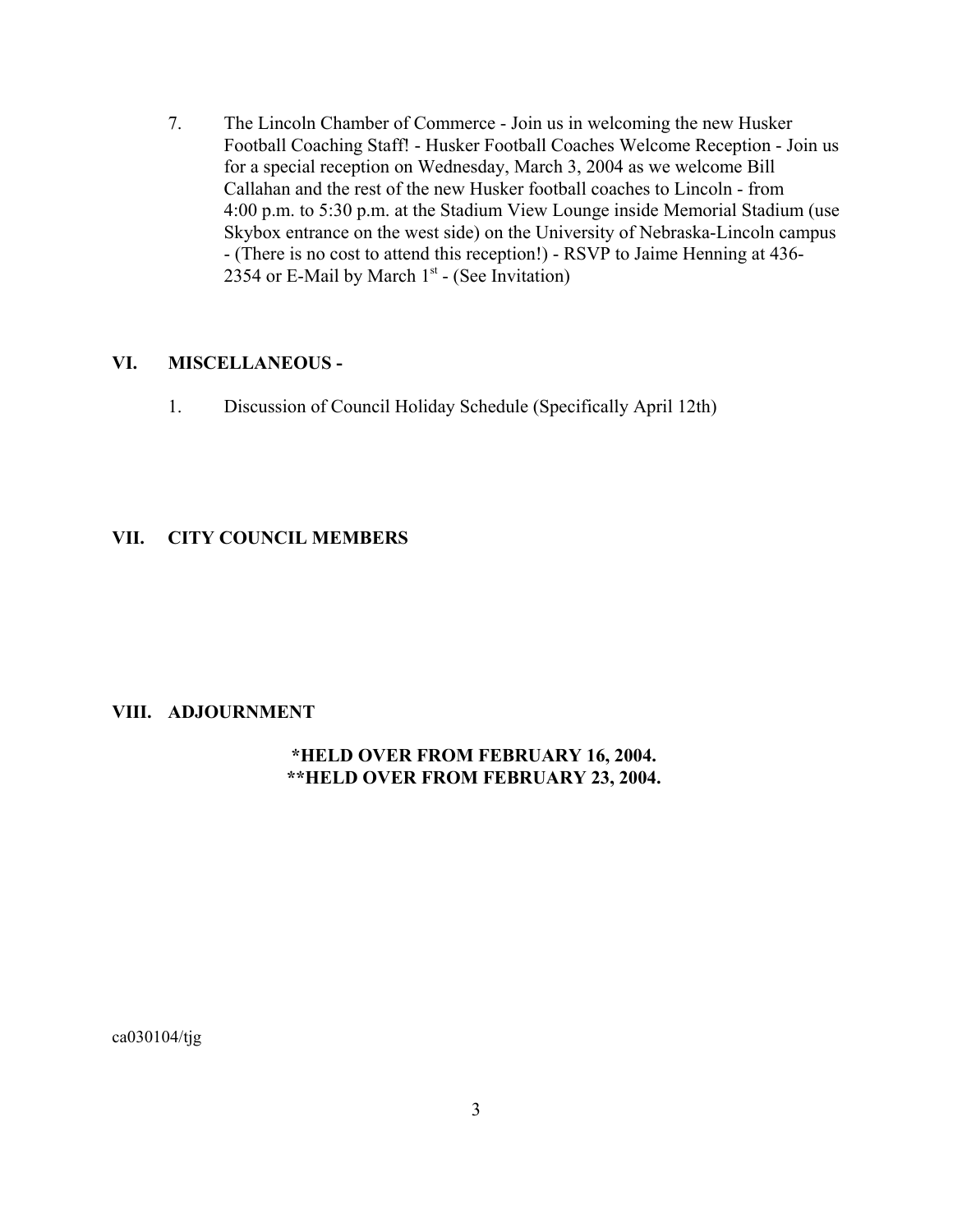# **MINUTES CITY COUNCIL MEMBERS' "NOON" MEETING MONDAY, MARCH 1, 2004** *CONFERENCE ROOM 113*

*Council Members Present:* Jon Camp, Chair; Terry Werner, Vice-Chair Jonathan Cook, Glenn Friendt, Annette McRoy, Patte Newman, Ken Svoboda; ABSENT: None

*Others Present:* Mark Bowen, Ann Harrell, Corrie Kielty, Mayor's Office; Dana Roper, City Attorney*;* Don Taute, Personnel Director; Joan Ray Council Secretary; Darrell Podany, Aide to Council Members Camp, Friendt and Svoboda

## **I MINUTES**

- 1. Minutes from Council Members' "Noon" Meeting of February 9, 2004.
- 2. Minutes from Directors' Meeting of February 9, 2004.
- 3. Pre-Council Meeting Minutes RE: Highway Allocation Bonds January 5, 2004.
- 4. Minutes from Directors' Meeting of June 16, 2003.
- 5. Minutes from Directors' Meeting of September 22, 2003.
- 6. Pre-Council Meeting Minutes RE: City Council Office Budget February 23, 2004.

Chair Camp requested a motion to approve the above-listed minutes. Annette McRoy moved approval of the minutes, as presented. The motion was seconded by Patte Newman and carried by unanimous consensus of the Council.

# **II. COUNCIL REPORTS ON BOARDS, COMMITTEES, COMMISSIONS AND CONFERENCES -**

1. PUBLIC BUILDING COMMISSION (Camp/Cook) Mr. Camp reported that the meeting had been held on February  $19<sup>th</sup>$ . There were change orders being approved on the North Parking Facility. They were working with the architect on the control mechanisms which were not working. The naming of the garage was discussed - the North City-County Parking Facility was chosen as the name. Comments concerning originality and innovation were heard from several Council Members. Mr. Camp continued the report noting that they had discussed various issues which included:

Approving \$100.00 for petty cash to refill the machine; the smoking policy would prohibit smoking in the tunnel, stairwells and elevators; and the fire alarm proposal was discussed.

Mr. Camp reported that the PBC Members had also discussed at the meeting the Automated External Defibrillators and a decision was made to hold off until we find out what happens with the Legislature on the liability issue. Mr. Werner commented that the only thing about that is that it is pretty hard for dead men to sue, stating that the point was that we should take the risk of having the Defibrillators avaialable. Mr. Camp noted that our legal counsel recommended that we wait.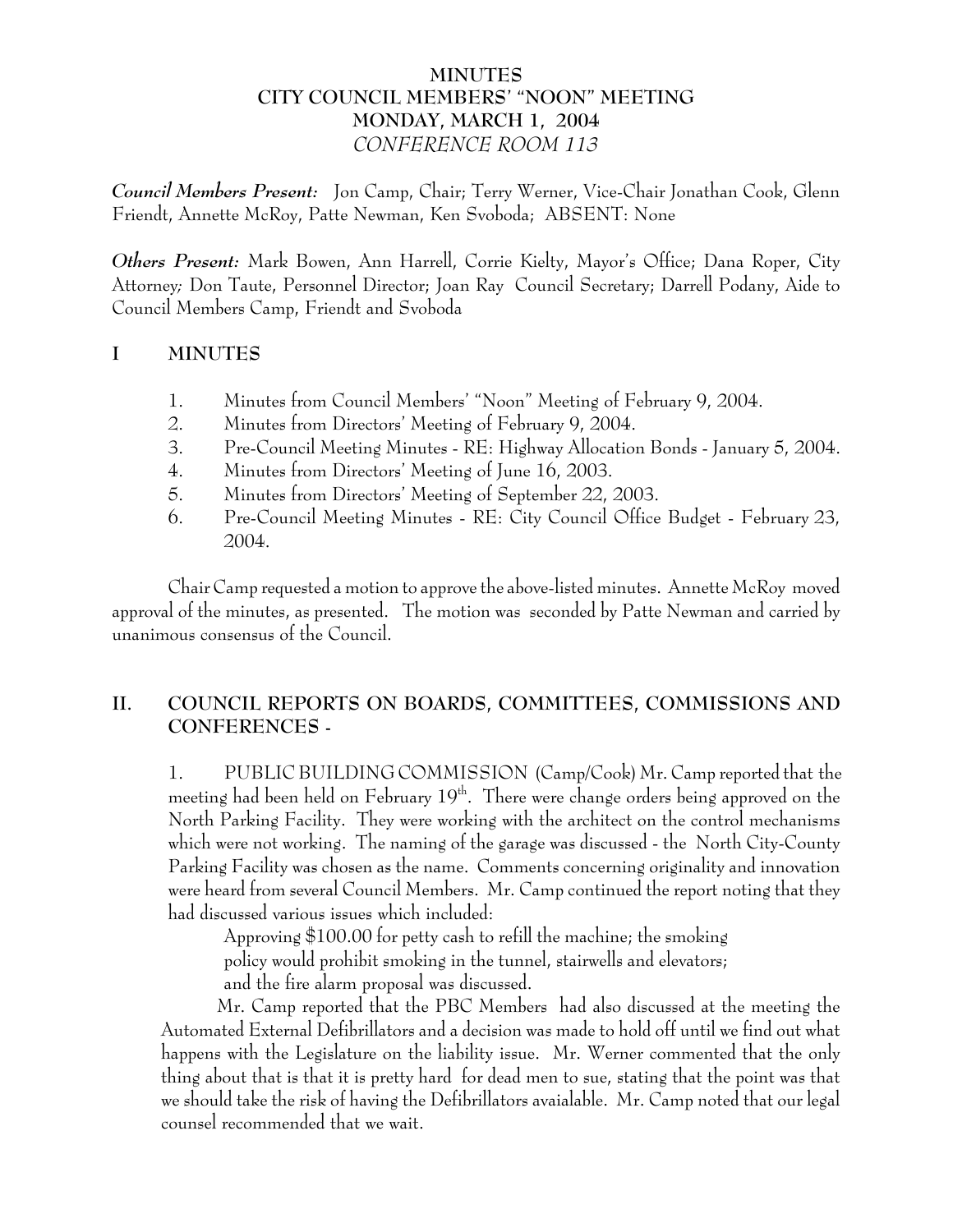Mr. Camp continued, noting that they had approved general vouchers; the Midlands Recycling Contract was approved, though they are still investigating aluminum cans and plastics. There were some maintenance agreements approved; they deferred a panic alarm proposal from Alltel and approved some floor carpeting for the Community Mental Health Clinic. The audit was discussed. The Chairs for the Council Chambers were discussed.

Mr. Cook reported that, regarding the panic alarm system, the panic buttons all over the building currently go into the 911 Center and whenever one is tripped, it comes up on the screen - like a 911 call. That is changing because their equipment is changing down there. Alltel wants some large amount of money, plus \$650.00 each time one of these alarms is tripped - in order to link it to the system. We decided that just seemed crazy, so we are looking at some other ways to wire it.

Regarding the Chairs, Mr. Cook reported that there was basically a feeling that they might not be appropriate for the dais, but were more of an office type chair - not really suitable for the Chamber's presentation environment. They were very expensive because of the many adjustments that are appropriate for someone sitting 40 hours per week, but not for the Chambers. There are so many different people using them [*This seemed like a good reason for easily adjustable seating, but apparently that was only in the mind of Staff]*. Larry [Hudkins] had mentioned that National Crane was auctioning off their executive Board Room chairs. Mr. Bowen noted that the auction was Saturday, but did not know if the chairs had been purchased. Mr. Cook thought they might get the chairs for nearly nothing, so that would have been a boon....otherwise, they will be looking at high-back versions of the chairs in Conference Room 113. So, basically, the selection presented was rejected.

One of the other things discussed were the monitors on the dais. Though in the original plan there had been eight monitors proposed for the dais, it has been noted that LCD screens have come down dramatically in cost, especially the smaller ones, so the thought is that now is the time to install these monitors and go forward with the original plan - only in a much better way, at a better cost.

Ms. Newman asked why eight were needed? Mr. Cook explained that there are nine Planning Commissioners, and the thought was to have one monitor between each microphone. We'll have to see what the costs are - the cost of an extra monitor or two may be minimal in comparison to the cost of getting the whole thing set up. Mr. Friendt asked what range of cost was being considered, noting that he would rather have comfortable chairs. Mr. Cook answered that they did not know, adding that he wanted comfortable chairs, too. He stated that monitors are needed for this room [Conference Room 113] and the Chambers. There was a short discussion regarding replacing the equipment in Conference Room 113.

Mr. Camp reported that with the parking garages, there was one item which was excepted from the proposal and that was an overhang. At the  $9<sup>th</sup>$  Street Entrance there was a pedestrian walk-thru and the architectes had talked about putting some type of an over-hang there that would protect people from snow and rain. It was a \$20,000 expense and we decided that they could just get wet.

Mr. Svoboda questioned why we wasted several months on deciding what chairs were best suited for our needs when those chairs were not even now being considered. This totally amazed Mr. Svoboda. He noted that it is unbelievable how City government works. We allowed ourselves to waste several months in that futile process. Now we're back-tracking and going back toward something that several of us had suggested in the first place.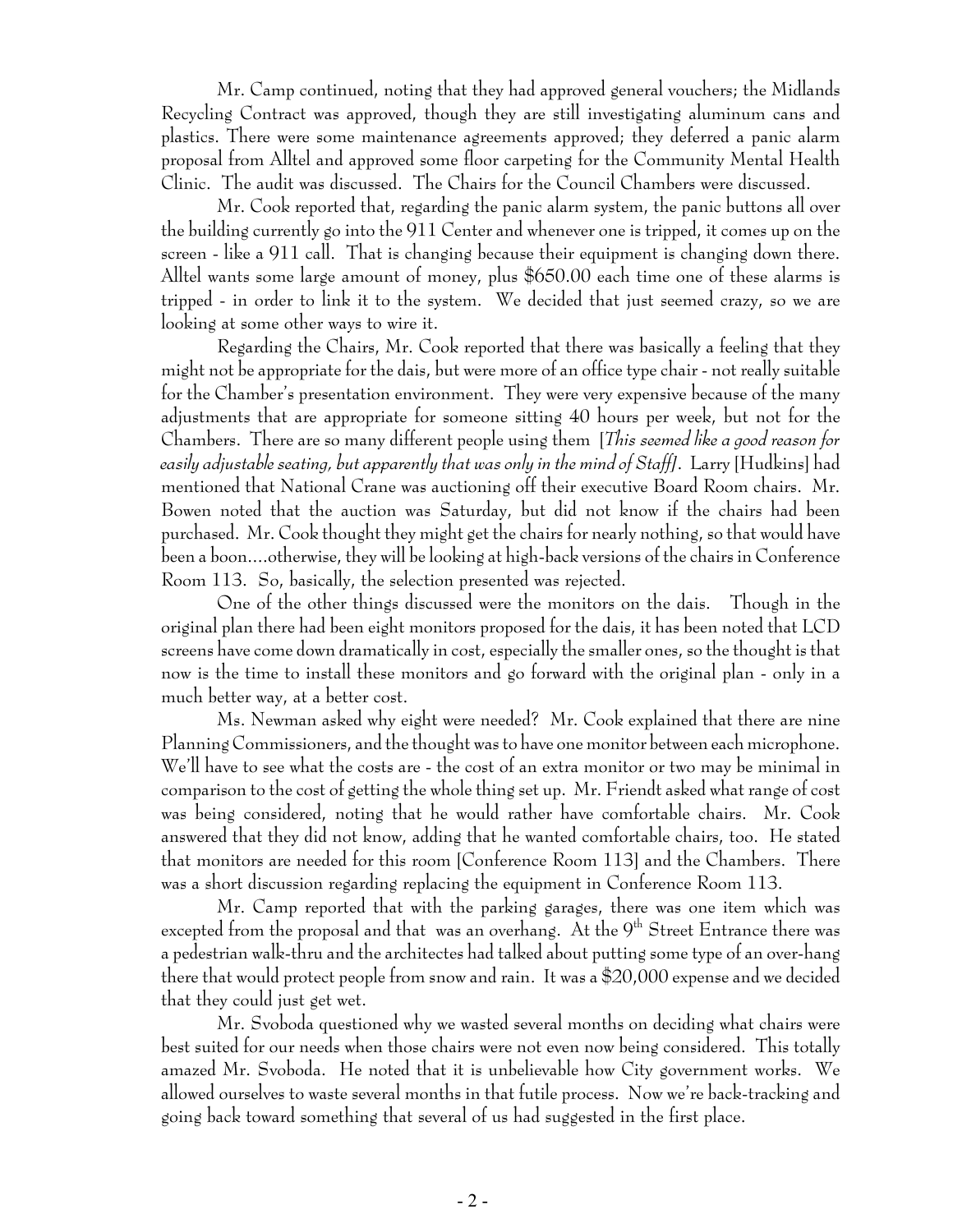Another point Mr. Svoboda wished to address was in regard to the volunteers that work at the front Information Desk. They now have indicated that they would like to have some type of carpeted mat for that area. Because most of them are elderly and several of them handicapped, they said their arthritis was flaring painfully when they have to plant their feet on hard, tile-concrete flooring. They are hoping for some type of carpeting - even offering to bring it in themselves, if necessary. Mr. Svoboda had suggested to them that it could be one of the temporary rubber mats that is heavily carpeted that would accommodate both wheel chairs and the desk chairs that they use.

 Some of the volunteers have informed Mr. Svoboda that the heating system above the doors actually does help. Others have said it doesn't help at all and now that the doors have "automatic swings" on them, the doors are open, actually, even longer as opposed to someone just quickly walking through. So, they've asked if we might just be able to come up with some nice, but inexpensive, mats that they can use at that front desk area.

Mr. Camp noted that that was a good suggestion and they would bring it up at the next PBC meeting. He noted that Mr. Svoboda had hit the nail on the head when he said that a wheel chair calls for such matting We want to make sure that a disabled individual would have that opportunity to volunteer.

2. ISPC Meeting (Camp) Mr. Camp reported that he had brought copies of the report to Council for their review.

3. MULTICULTURAL ADVISORY COMMITTEE (McRoy) Ms. McRoy reported that there had been a presentation on Native-American Cultural Issues and the racial climate regarding different policies. The rest of the meeting was devoted to discussion with the Mayor on City policies regarding proclamations and resolutions. If we do it for one group, we must do it for others. Ms. McRoy believed that discussion would be on-going. Other than that, there was only the usual "housekeeping" business.

4. BOARD OF HEALTH (Svoboda) Mr. Svoboda reported that, for once, they had had an uneventful Board of Health meeting, with nothing controversial on the Agenda. There was a food handler permit change that will be coming before the Council which will raise the Level II Foodhanlder fee from \$5.00 to \$10.00. Passage of this would make it 77% funding by the fees instead of the current 55%.

 5. PUBLIC BUILDING COMMISSION (Camp/Cook) This meeting was included in the comments made under the report of the previous meeting (PBC - #1 Above)

6. FUTURE'S COMMITTEE (Cook) Mr. Cook reported that they had held a combined meeting with the Futures Committee and the Arts Council and had discussed the Art Accession Policy. Basically, we have the issue of how the City handles donated art work. When we're through with an art work, how do we dispose of it? What is the process? Do we give the donor a chance to take it back or the family, or the artist? Museums have these policies already, so we're looking there for a workable policy for the City.

But, it is important in the context of the Public Building Commission because the PBC doesn't really know how to handle it. So, Linda Wilson may also get involved with this. The policy we come up with for the Parks Department in handling sculptures in the parks and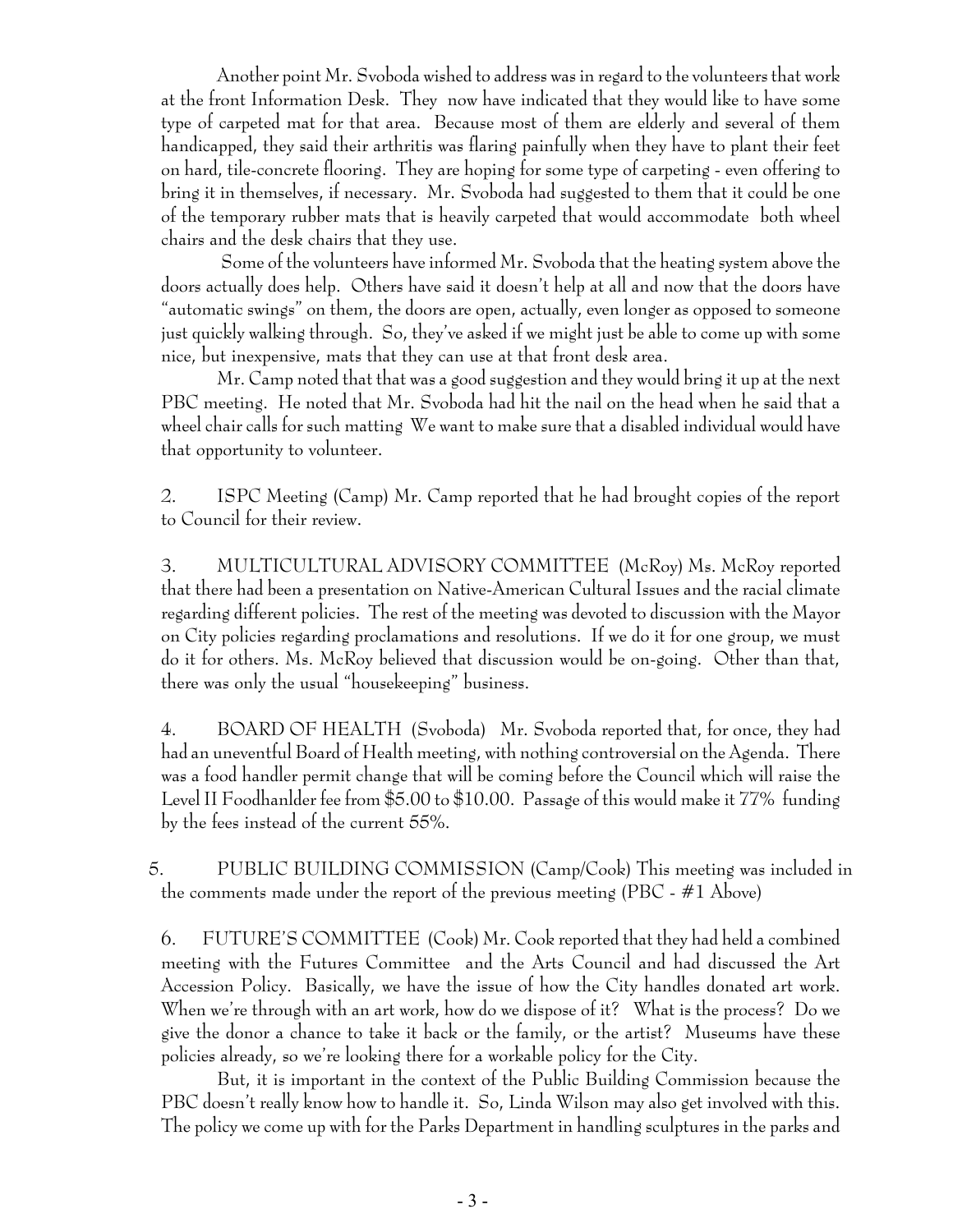possibly paintings and things that could go into buildings owned by the Parks Department we'd want that policy to be broad enough that it could work for the PBC and potentially, even for the Libraries if they wanted to deal with public art. Those are basically the three entities that deal with art work in Lincoln's city government.

So, we'll see what we come up with - there are an awful lot of details to work out. The next meeting will probably cover this issue again.

# 7. COMMUNITY DEVELOPMENT TASK FORCE - SPECIAL MEETING

(Friendt) Mr. Friendt reported that this was a special meeting. He noted that some revisions were made to the goals and the five-year action plan. Most of those revisions were to increase the achievement levels for our goals. So, it looks like we'll get more done within the plan time than we had anticipated. Part of that was done in order to get an extension for turning in our new five-year plan, because of a problem with the Fed's planning year**/**our planning year.

Another revision was the transfer of \$60,000 out of funds set aside for Antelope Valley to Neighborhoods, Inc. Then we as committees set our plans in place for meetings in the next three to four months as we prepare for the adoption next fall of the Community Development Task Force Plan.

 8. JOINT BUDGET COMMITTEE (McRoy/Werner) Mr. Werner did not attend. Ms. McRoy reported that they had prepared for the April and late May allocations for the JBC grants for the City and County. That will be discussed again at the next meeting. The Keno funds were approved so that was a point of discussion. Kit had questions about the living wage, but we deferred those in a letter to Mr. Werner.

9. HOMELESS COALITION (Newman) No Report

10. CITIZEN'S MEETING (Newman) Ms. Newman reported that there had been approximately 16-18 people attending. It was basically a very interesting group discussion. We talked about some issues coming up such as the Living Wage, which the group pretty much supported. We talked about Stevens Creek and a variety of issues. It was a nice discussion of about an hour on many things. Mr. Friendt asked if the meetings were held in the same place each month. Ms. Newman answered that they were always held at the Anderson Library each 3rd Thursday at 5:30 to 6:30 p.m. She added that all of the Council Members were welcome to attend. *[Note: For the Month of March, 2004, Ms. Newman's Citizens' Meeting will be held on the 2nd Thursday - March 11th].*

11. INTERNAL LIQUOR COMMITTEE (McRoy/Newman/Svoboda) Mr. Svoboda reported that they had met last week. Linda Majors from the University of Nebraska and NE Directions, and Tom Casady asked us for our help in working with problem landlords. This is as it relates to landlords and their allowing loud, large parties and not doing anything about them. So, the ILC has agreed to bring these problem landlords in at the direction of both Linda and Tom and discuss with these landlords alternatives on a contractual basis between tenants and landlords and anything we might be able to do to help..and basically just try to enforce through intimidation.

Mr. Svoboda noted that there are currently a couple of landlords whose rental houses and apartments are routinely having the large, loud parties - almost every week-end. This is just a way for us to bring them in and privately discuss it with them. Mr. Werner noted that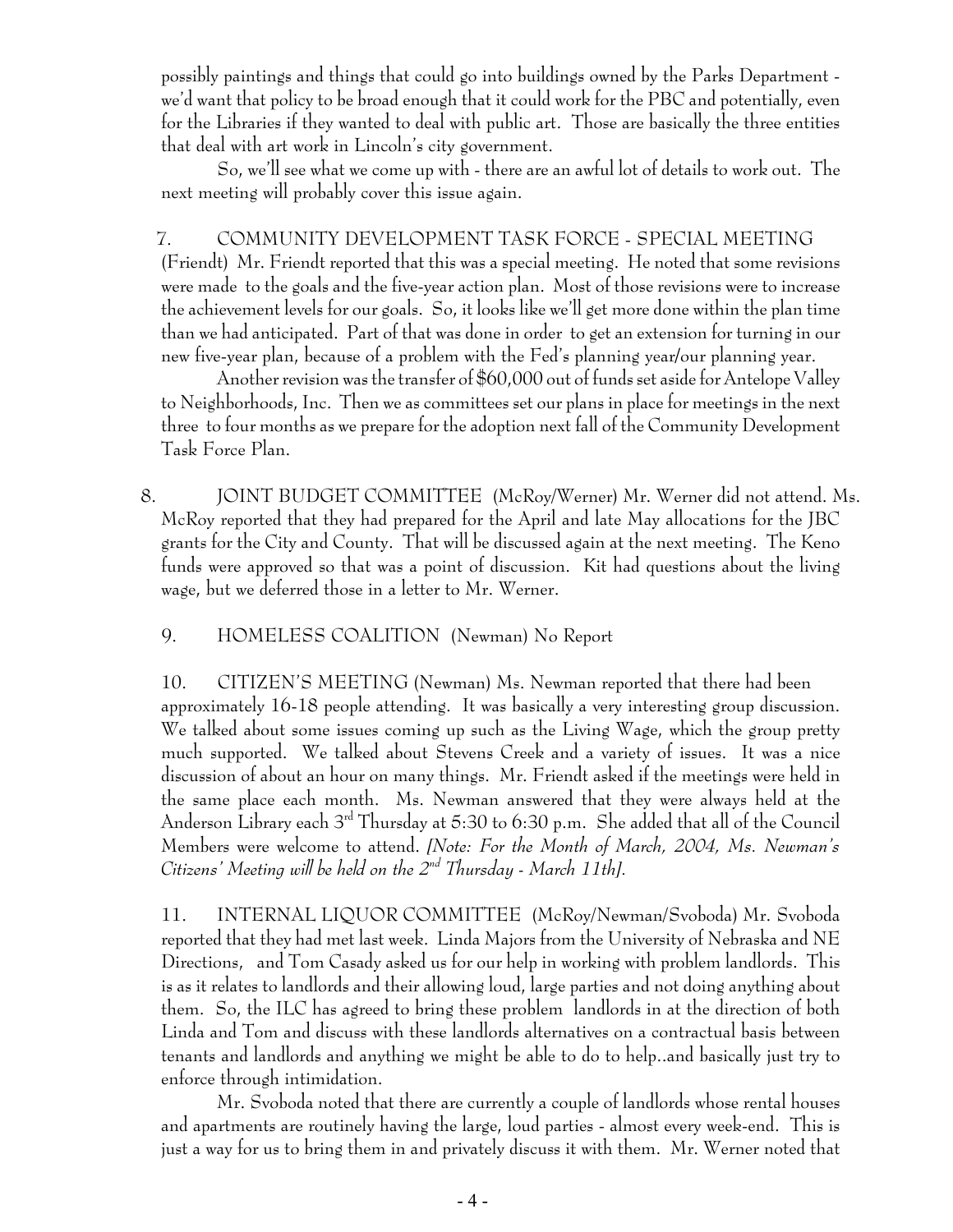the ILC had no authority to require them to come in. Mr. Svoboda agreed that they did not. This would be very similar to what we've done with problem liquor license holders. We do have a bit more of threat in that we can subpeona them to appear before the full Council and discuss the matter there. We do have that ability according to law.

Ms. McRoy added that with the liqour license holders, we actually do have a little more "teeth" than we believed. We can bring them before the full Council and send the issue to the State Liquor Commission. We can do that with the landlords, too. We've never exercised our authority.

Mr. Friendt asked if the landlords do not fall under the ordinance regarding the maintaining of a disorderly house? Mr. Svoboda answered that they do and they can be cited. And they have been. This is just a way of trying to show that there is someone watching them other than our Police Department. Mr. Cook observed, though, that the Liquor Commission may ignore our "teeth". He asked if we have we sent that letter that we talked about? Mr. Svoboda stated that they had not, but he would get that done.

Mr. Werner asked for clarification of the issue, asking if we were discussing landlords of bars? Mr. Svoboda stated that it was landlords of homes and apartments. Ms. Newman commented that that would be another good step forward - talking to landlords of bars. Mr. Svoboda stated that they've always done that in a private way....with the nefarious landlords.

..

12. PRT (Newman) Ms. Newman reported that it was more of the same, but one of the issues of which Council should be aware is at  $1<sup>st</sup>$  and "H" Street - under the over-pass. There have been several businesses who have been using it as a private parking lot. They've got their own facilities there, but they go ahead and put their equipment there, because it's protected from the elements. Ms. Newman noted that the Police Department has been out there and Harry Kroos of Public Works has been there. They're trying to clean it up. Apparently some of the business owners have said that "up the road, you're allowed to do it - they're allowed to park their vehicles". So, if you hear about this, the difference is that the City has easements over some of the private property - some of it is actually City right-of-way. The Directors will be meeting on Wednesday to discuss what the next step is going to be. Whether it needs to be posted, or whether they think a policy could be changed if we think that it should be opened up to let private businesses park under there.

13. DOWNTOWN LINCOLN BID ASSOCIATION BOARD MEETING (Werner) Mr. Werner reported that the Agenda had been scraped because Jim Fram asked to have time to speak to the DLA. So, Mr. Werner had asked to have time as well. So, they scraped the entire agenda to deal with the Living Wage Ordinance. Jim made his presentation and then Milo and I made our presentation. Then we were asked to leave so that they could deliberate. Mr. Werner told Council that Polly [McMullen] had related to him later that she recommended to the Board that they remain neutral since she had watched the hearing the night before and a lot of people who support the downtown were in favor of the ordinance. But, her Board didn't agree. They took a vote and decided to oppose the ordinance. Two people voted in favor of the ordinance and the rest did not.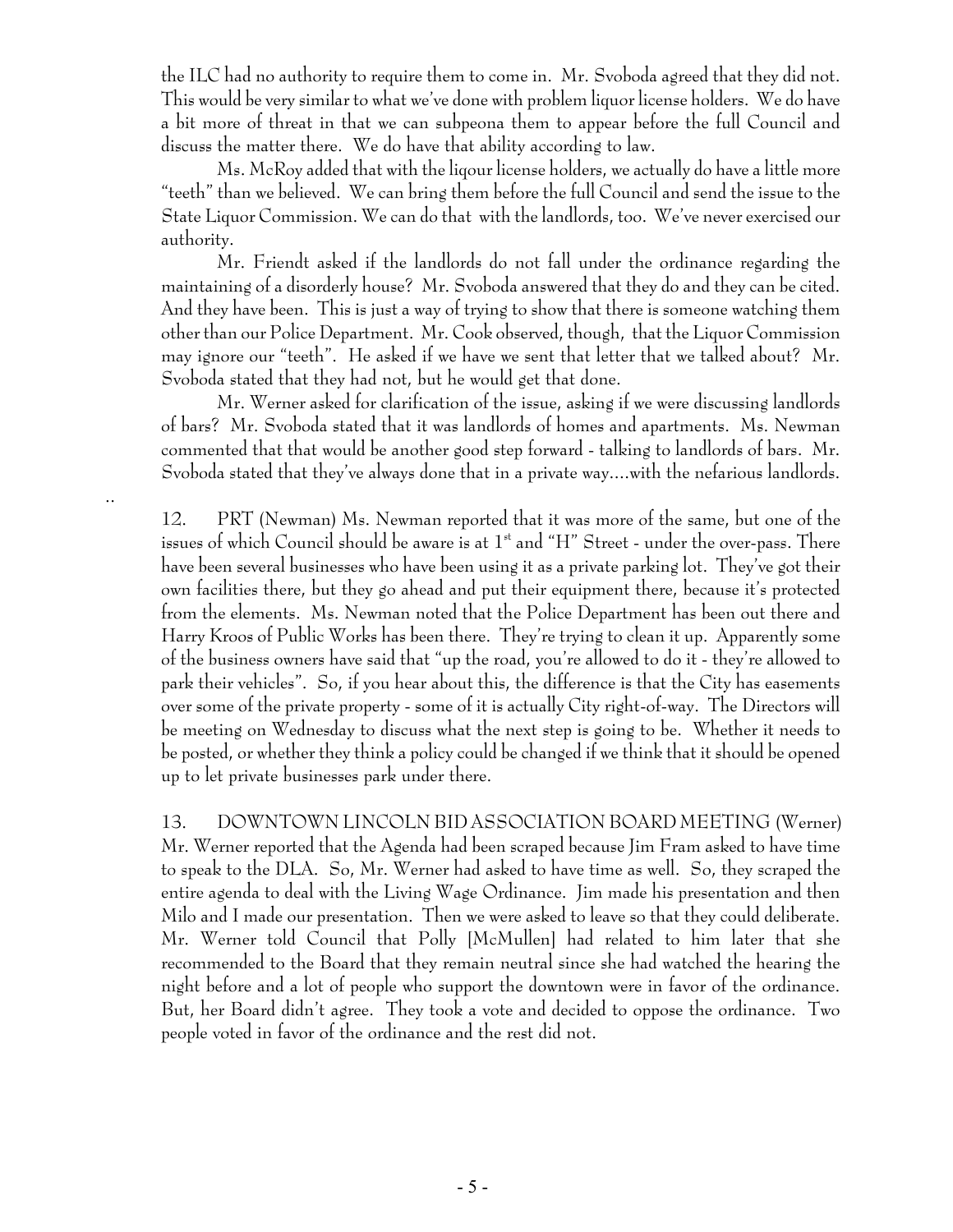OTHER MEETINGS - Ms. McRoy reported that she had attended the Center Team Community Meeting. The Center Team Police Department meets with business owners, school liaisons, Cedars Home, People's Health Clinic, etc., and interested neighborhood people. That meeting was last Wednesday to get a feeling for what's going on such as major crime trends in the area downtown and in the neighborhood. Things are looking pretty good. With the warm weather coming, they will start doing more of the party policing - to keep that under control. Ms. McRoy added that Captain Cita had mentioned the landlord issue again.

They haven't solved the purse snatchings at the store, yet. That isn't in this area - it's in the Lincoln General area. Mr. Camp stated that they haven't had any lately because people are apparently watching their purses and being more aware in the grocery stores.

**III. APPOINTMENTS/REAPPOINTMENTS -** Ms. Kielty stated that she would have a written report for Council next week, but it looks like we're going to need a couple of nominees for Aging and for the Women's Commission Appointments. She encouraged Council Members, if they had suggestions for people who would be interested, to let her know. We're focusing on trying to get more women and minorities on the Codes Task Forces. So, if you know folks who are in the trades all of the trades- we're very interested in that. We need Licensed trades people. At questioning from Council Ms. Kielty explained that they would be contacting the Trade Unions in the effort to find qualified people.

**IV. REQUESTS OF COUNCIL FROM MAYOR** - Mr. Camp asked why it is always noted "None" at this juncture on the Agenda. [Council Staff used to receive requests from the Mayor's office for Council Members attendance at functions the Mayor would be unable to attend either because of previous commitments or because the Mayor would be out of town - See the following explanation from "Noon" Minutes of 02-02-04: *[FYI - Historical Update: This portion of the Agenda used to include requests from the Mayor's Office for Council Members to speak at or attend functions at which the Mayor could not be present. It might be noted that any scheduled out-of-town engagements that would result in the Mayor's absence would/could be noted here. Legislative Updates used to be presented at Pre-Council Meetings with the Mayor's Office providing Minutes coverage].* Mr. Camp requested that the indication be noted "To Be Announced" from this point on.

Mr. Bowen indicated that he had several issues to discuss. The City Audit Pre-Council is scheduled for March  $22^{\text{nd}}$ . We're checking with the private auditor to insure that they can attend then, but that is when the Finance Department thinks it would be the best opportunity to do it. That is a tentative date.

Mr. Bowen noted that in Council Members' packets last week was the Trust Board Police/Fire Pension Memo. He hoped everyone had had a chance to read it. If there are any comments you'd like to make ... he had asked Don Taute to attend this meeting to answer any questions.

Mr. Friendt stated that he had a couple of questions on the wording of it...not related to the Memo, but on the actual ordinance, itself. He noted that he could wait 'til they were in a public hearing setting to see where that goes.

Mr. Bowen answered that they have had the public hearing, so the next step would be to ask someone to take it off Pending and bring it back for discussion. Mr. Friendt stated that he thought when we bring it off pending that we would have another public hearing on it. Mr. Camp commented that he was curious as to why the number of members went from 9 to 7 and then back to 9? Mr. Taute stated that after the initial public hearing, there had been a number of discussions held over the course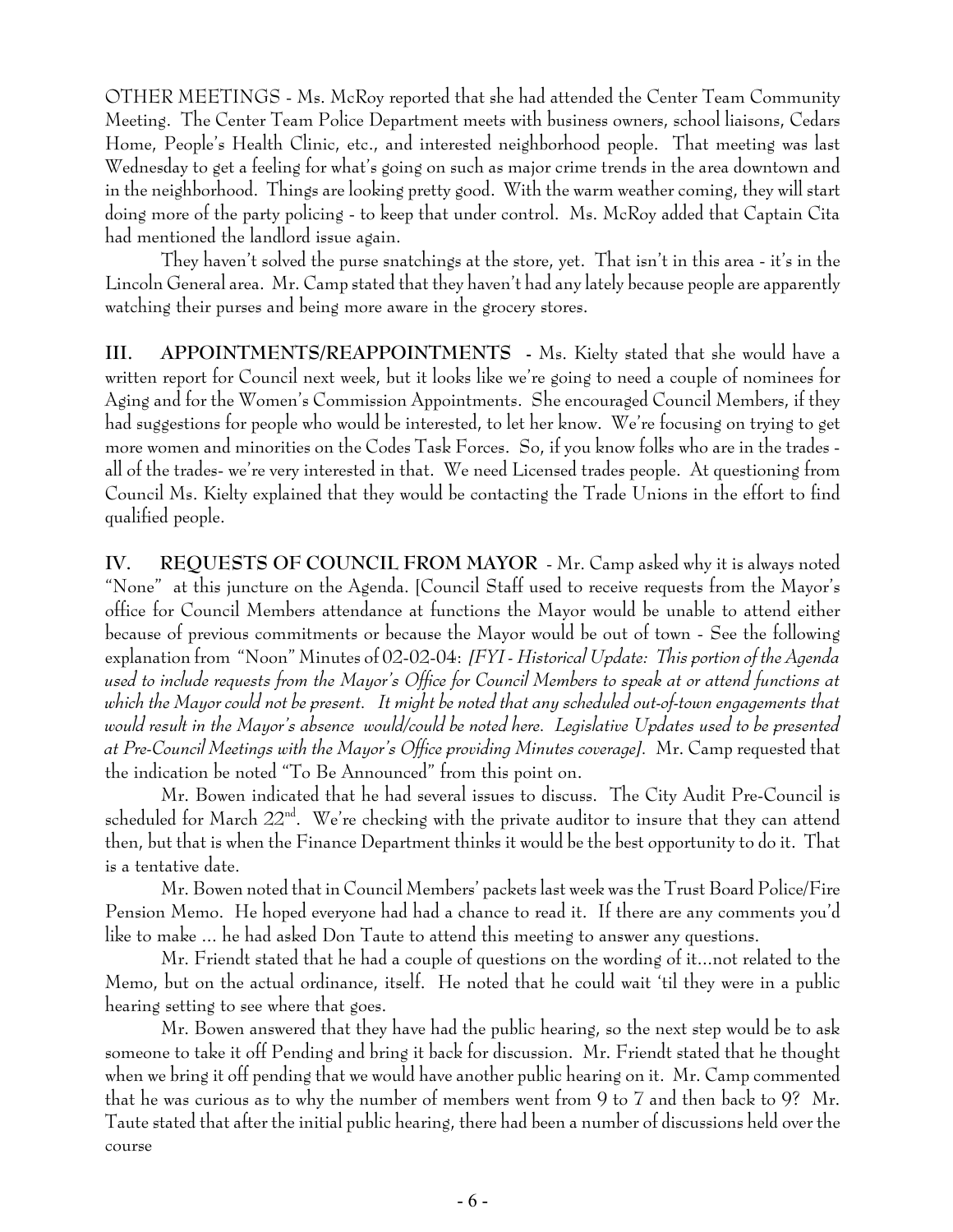of the past few months. Actually, Glenn had gotten comments from a couple of private individuals who deal with Trust Boards and investments and that was a suggestion that they had made in answer to some comments that Glenn had mentioned. Mr. Taute explained that Mr. Friendt had spearheaded some of the discussions and looked at possible changes to address some of the concerns that had initially been raised at the public hearing last April. After further discussion and review, we decided that nine members wasn't something that was a big problem. That was it.

The other changes are pretty much cosmetic - there was language in the the original version which is on pending, that the Board be able to make recommendations regarding plan changes. That may be one of the issues that Glenn had some concerns with. Mr. Taute has had subsequent discussions on 3-4 occasions with both the Union Presidents. He had tried to fashion some language that dealt with the Committee being allowed only to make recommendations based on financial feasibility - or suggest making recommendations. The rest of the changes were to clear up some administrative issues

Mr. Friendt commented that his thoughts regarding "nine vs. seven" were that they could have gone with seven and allow the Police and Fire to have alternates, because there was that concern of having a forum and a majority to be able to make decisions. He saw that as a negotiating point. The fact is whether it is seven or nine [members] it still comes down to convincing one swing vote when you go with an odd number and you're looking for a majority. He noted from a practical standpoint, he was not sure it was worth any concern.

Mr. Cook stated that even with an even number, you have to have more than the majority, potentially, to pass something. Mr. Friendt indicated that he understood that math...but he was, philosophically a proponent of even-boards that then require swinging more than one person to reach a winning vote. That philosophy was not something that he wanted to inject into this discussion.

Mr. Cook noted that he did want to ask a question about the public hearing. If we have made changes, then gone back to, essentially, what was in the original - is this significantly different from what we had before? Or was that original public hearing adequate [for the legislation as it now stands]? Mr. Taute remarked that the change had been made, then reverted to the original wording, so what is on pending now - he viewed the changes as clarifications of what the responsibilities of the respective parties would be.

Discussion continued with the changes being reviewed as to substantive vs. clarification and the possible need for further public hearing.

Mr. Friendt thought there were two key issues: 1) The decision to move away from any fiduciary responsibility and he thought that deserves some further consideration; 2) he still wondered about the ability to use this independent board beyond professional oversight and management of the funds and the board's viability to be an entity that starts making benefit recommendations. He felt these two issues were worthy of public discussion.

Exchanges continued with a final decision being made to have the ordinance removed from Pending and placed on the March 15<sup>th</sup> Agenda for Continued Public Hearing and Action on that date.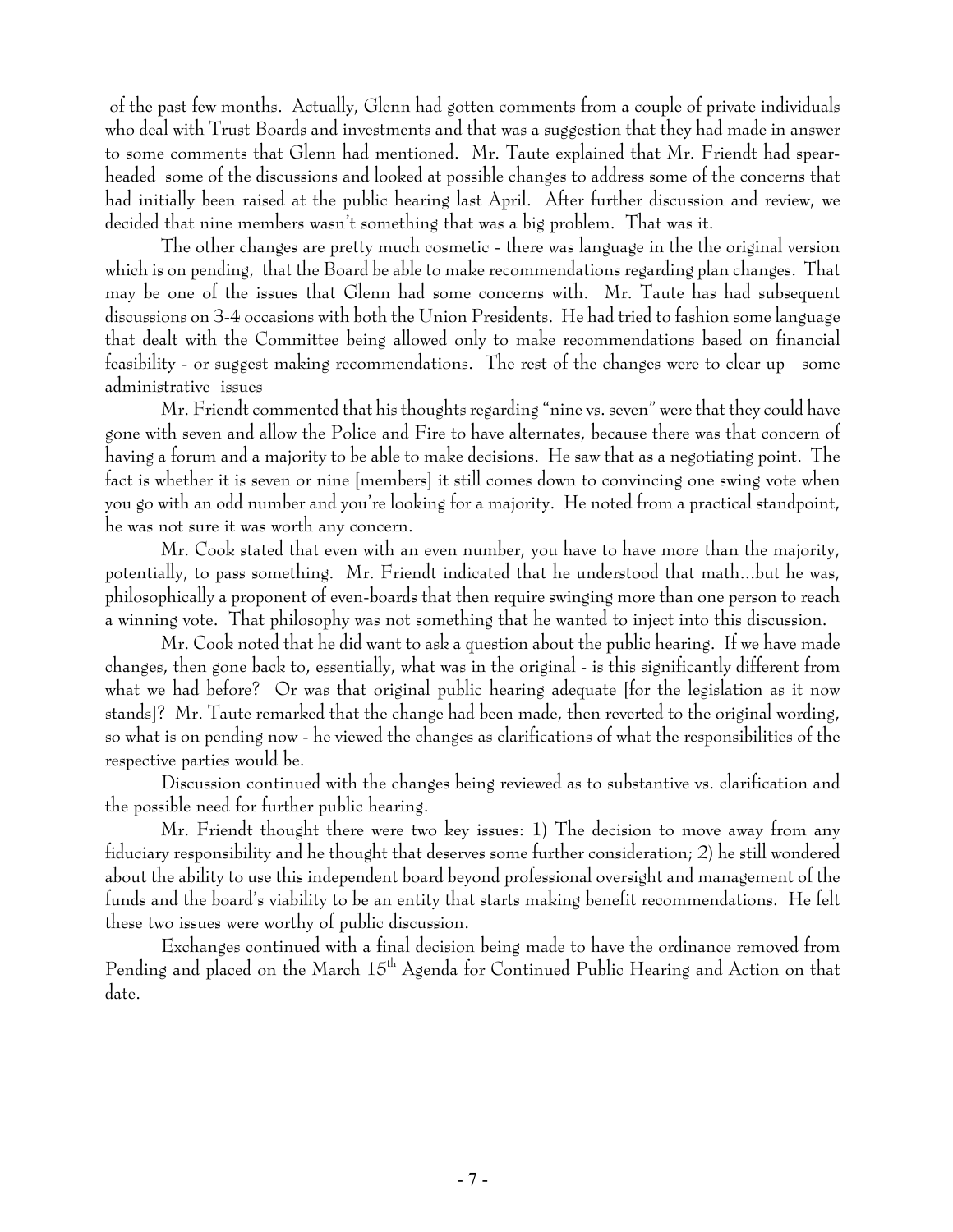Ms. Kielty, regarding the Legislative Bills currently before the State Legislature, had this to say: "There are 26 days left in this legislative session. All day debate is beginning on March 2nd. Debate on the budget begins March 10th. That does not leave much time for the bills that are left.

The gas tax bill introduced by Sen. Beutler, LB 1181, is 11th on the agenda. It was advanced out of committee with an amendment that reduced the tax. Senator Beutler plans to amend it on General File back to the original amount. The Constitutional Amendment regarding State Fair funding, LR 209CA and the ethanol fuel tax bill, LB 1065 are earlier on the agenda. Watching the debate on LB 1065 may provide some indication of how Senators feel about gas taxes.

Mark [Bowen] reported that LB 32 which is the Stormwater Utility bill, was designated a committee priority again this year but committee priorities will follow senators priorities on the agenda. Sen. Beutler has drafted an amendment that makes the stormwater utility fee a fee based upon water meter sizes, not impervious surface. Interestingly, when staff researched it, the size of the meter did correlate to land size. Mark also reported that the bill that would prohibit local communities from passing an occupation tax on fuel, LB 1246 was killed in committee".

Mr. Cook asked about how the stormwater utility fee would effect home owners. Ms. Kielty noted that there is a minimum cap that would protect homeowners. Ms. Newman noted that apartment houses would have bigger meters - how would that be handled? Mr. Bowen noted that the cost would possibly be passed on in rental fees.

Mr. Friendt asked if government entities were not excluded? Ms. Kielty noted that they were not excluded in the Beutler amendment. She noted that churches and schools ]universities] would not be exempt.

Mr. Bowen also stated that the Scan Bill was voted down in committee 4-1 on Friday. We do not disagree with them in attempting to build a state-wide communications network, but Lancaster County, in particular, already has one. So, we have interests that are different than the electric companies and their reason to oppose it. But, we'll work with the counties and other entities around the State to help them find ways to do what we've already done. One of the things we would encourage them to do is to put their Homeland Security funds that they're requesting through grants to make that a priority for each of the counties...spend their money locally that way.

Discussion continued briefly as Mr. Bowen reviewed other bills currently before the Legislature.

## **V. MEETINGS/INVITATIONS** - Noted Without Significant Comment.

## **VI. MISCELLANEOUS -**

1 Discussion of Council Holiday Schedule (Specifically April 12<sup>th</sup>) After a brief discussion, Mr. Friendt made a motion to rescind the Council's designation of April  $12^{\rm th}$  as a Council Holiday. The motion was seconded by Ken Svoboda and lost by the following vote: AYES: Jon Camp, Glenn Friendt, Ken Svoboda; NAYS: Jonathan Cook, Annette McRoy, Patte Newman, Terry Werner. Motion lost 3-4. The holiday will stand.